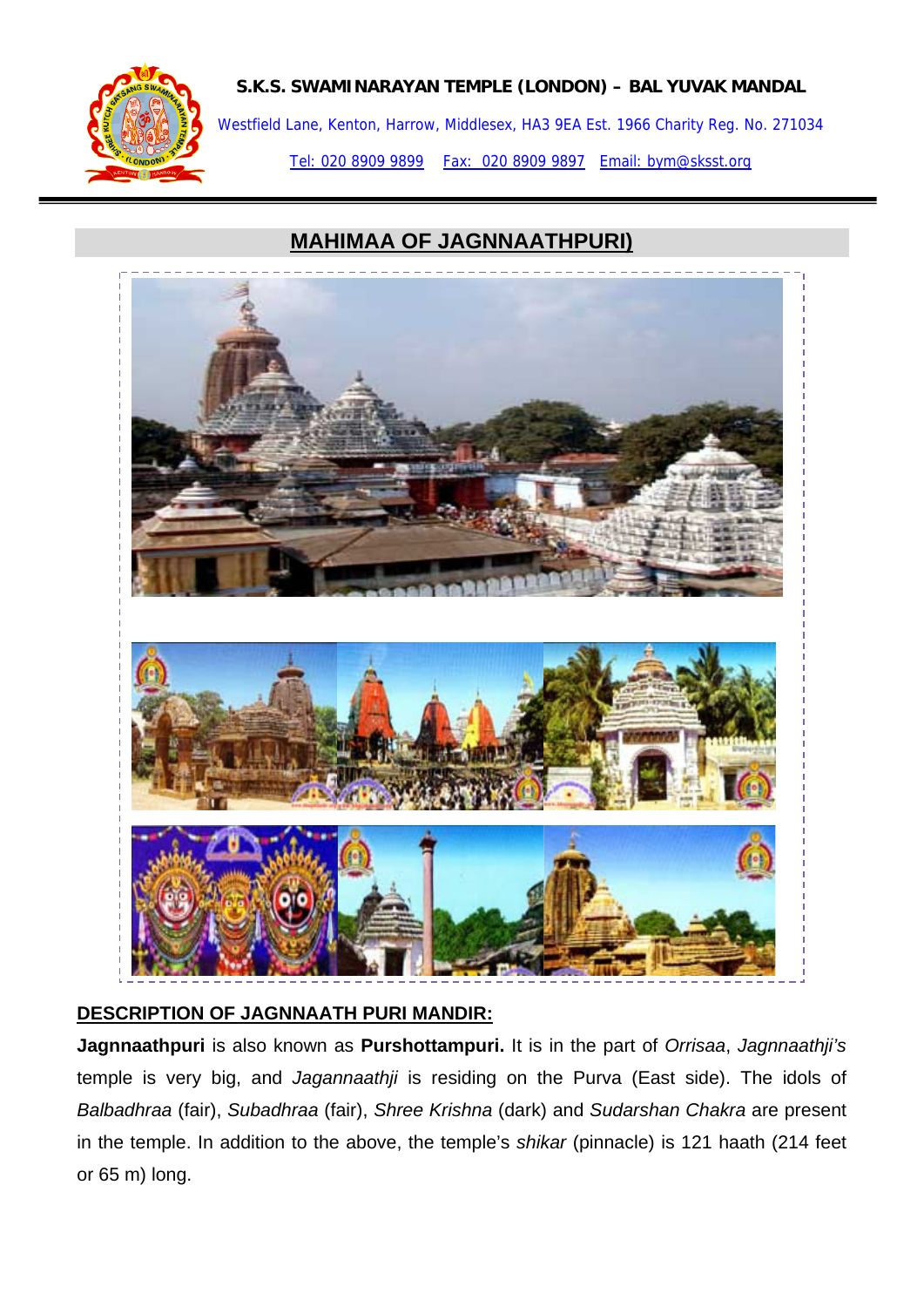

#### **S.K.S. SWAMINARAYAN TEMPLE (LONDON) – BAL YUVAK MANDAL**

Westfield Lane, Kenton, Harrow, Middlesex, HA3 9EA Est. 1966 Charity Reg. No. 271034 Tel: 020 8909 9899 Fax: 020 8909 9897 Email: bym@sksst.org

At the time the *raajbhog thaal* is offered or any *thaal*, mountains or rice is offered and served by the *pandyaa's* However, there is no harm having the *prashaad* at *Jagnnaath puri* as *Lord Shree Swaminarayan* has stated in *Shikshapatri shlok* 19 that;

*No one shall eat food prepared by a person, taking (cooked) food from whose hands prohibited in the Shastras or drink water from the vessels of such a person even as a prasad (eatables offered to a deity) of Shri Krishna, in any place, except at Jagannathpuri (where prasad of Shri Jagannathji can be taken)*

The question here arises – 'Why is *Jagnnaathpuri* free from these laws?' To answer this question we must realise the greatness of *Jagnnaathpuri* and the greatness of *Prashaad*  (sanctified food) of *Jagannaathpuri*.

During the installation ceremony of Lord *Jagnnaath*, the main thirty-three God's came to witness the ceremony. *Brahma*, *Vishnu*, and *Shiva* were present. During the ceremony, cooked rice was offered as *Prashaad* to the congregation. However, in the hustle and bustle of things, much of the *Prashaad* fell to the floor, not reaching many of the Gods, saints and people. Though the *Prashaad* was on the floor and crushed by the feet of those present, many picked the cooked rice from the floor and ate the *Prashaad*.

Lord *Shiva* also picked some *Prashaad* from the floor and ate it. Lord *Brahma* who began to ridicule *Shiva*, refusing to eat it himself witnessed this. *Brahma* then looked towards the idol of *Jagnnaath* but could not see it – it had become invisible to him. He began to question "Where has Lord *Jagnnaath* gone?" *Shiva* then spoke, "We can all have *Darshan* (sight of) the Lord, why is it that you cannot?" *Brahma* deluded, then came to the conclusion that, "May be it is because I did not partake in *Prashaad,* I did not have faith in the *Prashaad*." So saying he picked up some rice from the floor and ate it. Instantly the vision of Lord *Jagnnaath* came to him and so he was finally able to have *Darshan* of the Lord.

The *Prashaad* seemed unacceptable to *Brahma* for the greatness of such *Prashaad* deluded him. For this reason the *Prashaad* at *Jagnnaathpuri* is considered to be prominent and great and so *Rishis* have praised it adequately by allowing such *Prashaad* to be taken regardless of restrictions otherwise. Taking of such *Prashaad* has great benefit and results in great *Punya* (good deeds).

Indeed any *Prashaad* in accordance with *Shastras* (scriptures) have great benefits to those who partake in it. Such blessed food leads to the person who eats *Prashaad* to be also blessed. Many say that the power of *Prashaad* is beyond comprehension, deriving *Punya* equivalent to numerous fasts (*Upvaas*). *Prashaad* is said to contain spiritual powers or even miraculous powers and hence the greatness of *Prashaad* can never be fully praised. It is